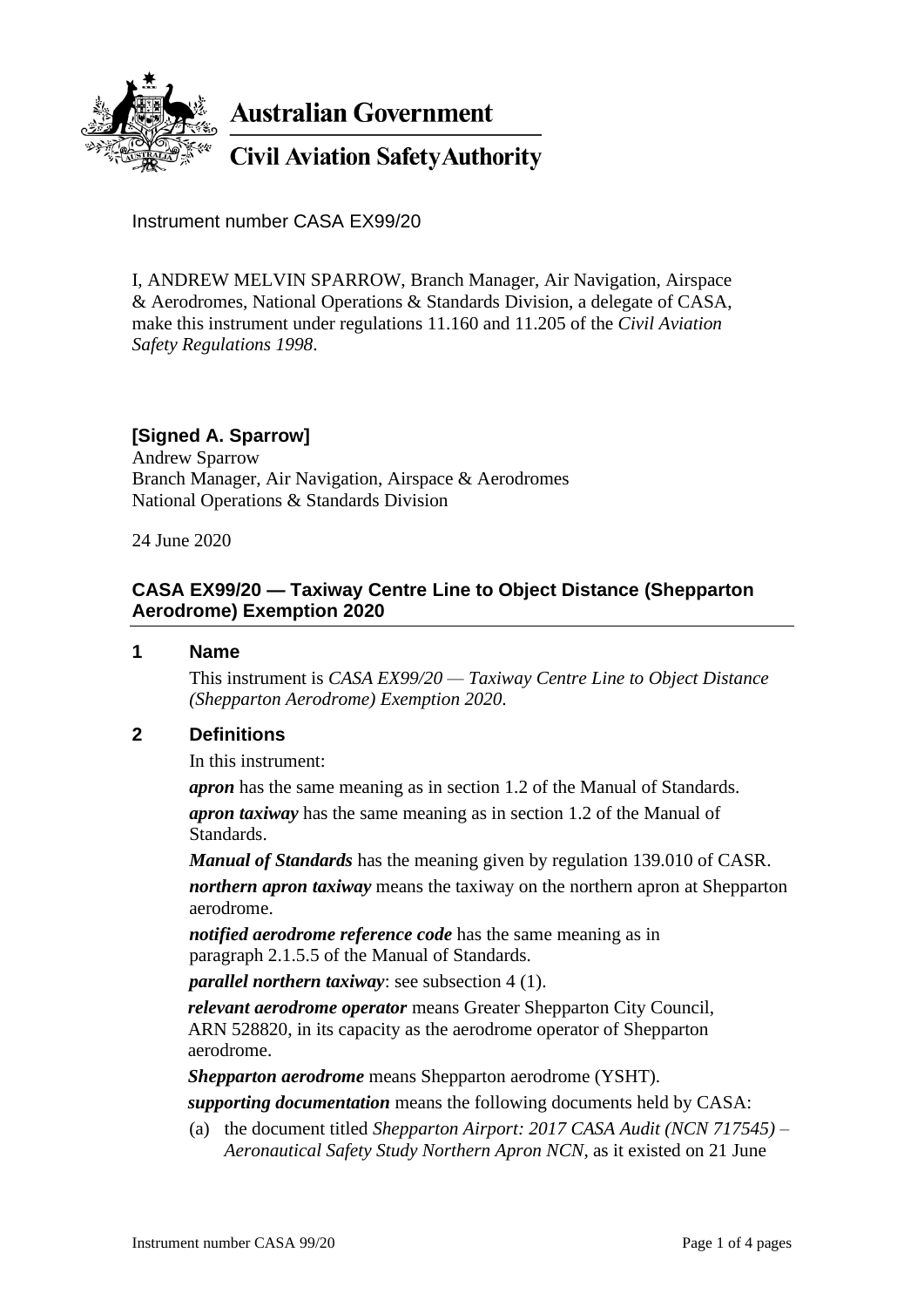2018, prepared by a person approved by CASA under regulation 139.320 of CASR to conduct aerodrome safety inspections;

- (b) the document titled *Shepparton Airport: 2017 CASA Audit (NCN 717545) – Northern Apron MOS Non-compliance – Exemption In Support Of Non-Standard MOS 139 Apron Twy Clearance*, as it existed on 27 September 2018, prepared on behalf of the relevant aerodrome operator;
- (c) the document titled *Shepparton Airport: 2017 CASA Audit (NCN 717545) – Exemption In Support of Northern Apron MOS Non-compliance (Addendum)*, as it existed on 5 February 2019, prepared on behalf of the relevant aerodrome operator;
- (d) the document titled *Shepparton Aerodrome New Parallel Code B Taxiway – Stage 1: General notes*, as it existed on 18 September 2019, prepared on behalf of the relevant aerodrome operator;
- (e) the document titled *Shepparton Aerodrome New Parallel Code B Taxiway – Stage 1: Overall Alignment Plan*, as it existed on 18 September 2019, prepared on behalf of the relevant aerodrome operator.

*taxiway* has the same meaning as in section 1.2 of the Manual of Standards.

### **3 Exemption — northern apron taxiway**

- (1) The relevant aerodrome operator is exempt from compliance with subparagraph 139.295 (a) (i) of CASR, to the extent that paragraph 6.3.17.1 of the Manual of Standards requires the operator to have a separation distance between:
	- (a) the centre line of the northern apron taxiway; and
	- (b) a building, structure, vehicle, wall, plant, equipment, parked aeroplane or road adjacent to the northern apron taxiway;

that is at least the distance mentioned in Table 6.3-5 of the Manual of Standards for a taxiway with the notified aerodrome reference code letter "A" (being 15.5 m).

(2) The exemption is subject to the conditions mentioned in section 5.

### **4 Exemption — parallel northern taxiway**

- (1) This section applies if the relevant aerodrome operator installs a taxiway (the *parallel northern taxiway*) at Shepparton aerodrome in accordance with the design specifications and other requirements mentioned in the supporting documentation.
- (2) The relevant aerodrome operator is exempt from compliance with subparagraph 139.295 (a) (i) of CASR, to the extent that paragraph 6.3.17.1 of the Manual of Standards requires the operator to have a separation distance between:
	- (a) the centre line of the parallel northern taxiway; and
	- (b) a building, structure, vehicle, wall, plant, equipment, parked aeroplane or road adjacent to the parallel northern taxiway.

that is at least the distance mentioned in Table 6.3-5 of the Manual of Standards for a taxiway with the notified aerodrome reference code letter "B" (being 20 m).

(3) The exemption is subject to the conditions mentioned in section 6.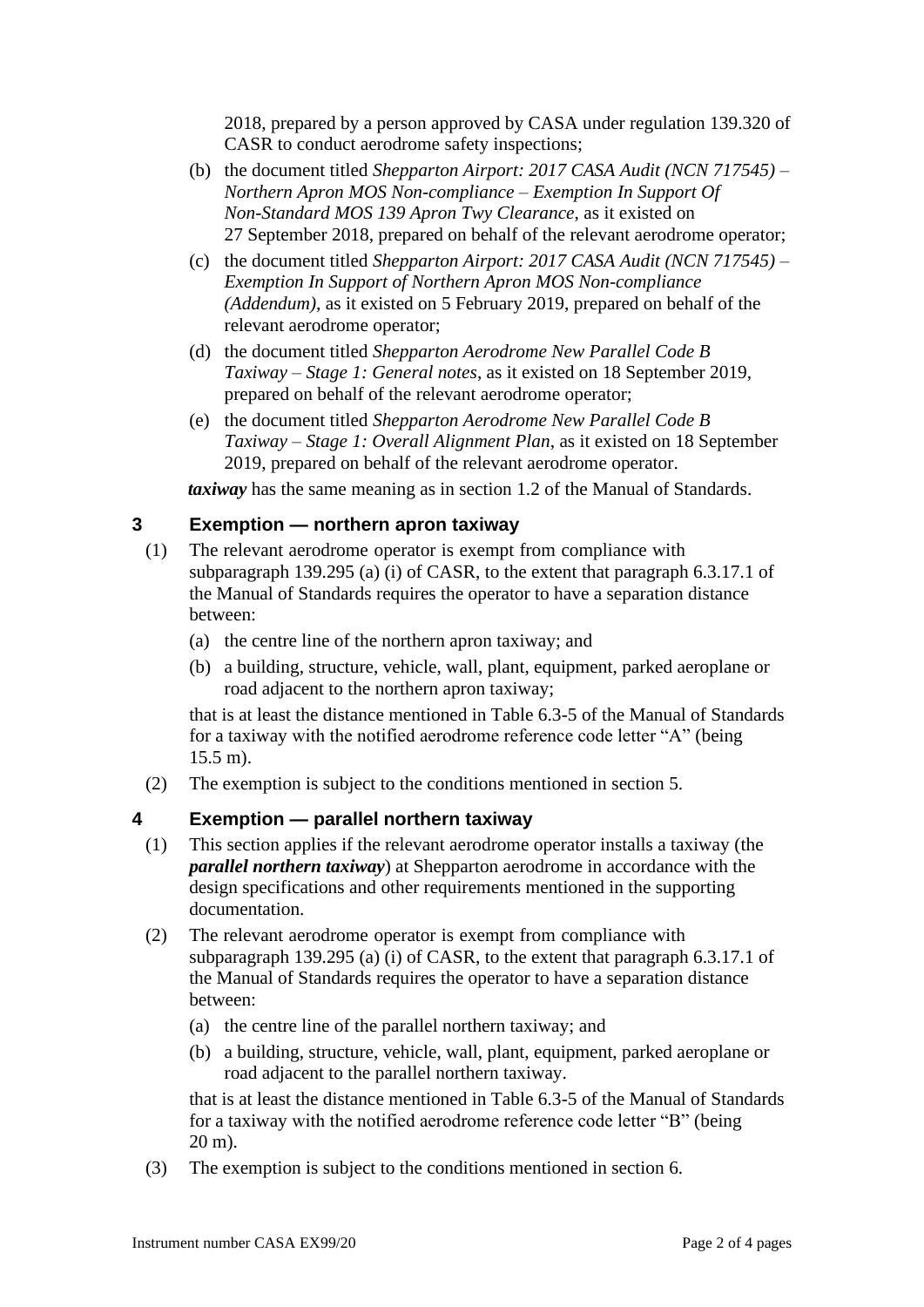### **5 Conditions — northern apron taxiway**

- (1) The relevant aerodrome operator must:
	- (a) take all reasonable steps to ensure that an aircraft using the northern apron taxiway has a wingspan that does not exceed 12 m; and
	- (b) ensure taxiway surface markings are made before each entrance point to the taxiway, to notify pilots of aircraft using the taxiway of the wingspan restriction mentioned in paragraph (a).
- (2) The relevant aerodrome operator must ensure:
	- (a) all traces of the superseded markings on the northern apron taxiway are removed; and

*Note* The superseded markings are the existing markings that need to be removed before the new separation distance mentioned in paragraph (b) can be marked on the northern apron taxiway.

- (b) after all traces of the superseded markings are removed new markings are made on the northern apron taxiway that show a separation distance of 14 m between:
	- (i) the centre line of the northern apron taxiway; and
	- (ii) a building, structure, vehicle, wall, plant, equipment, parked aeroplane or road adjacent to the northern apron taxiway.
- (3) The relevant aerodrome operator must:
	- (a) comply with all the requirements, mentioned in the supporting documentation, relevant to the northern apron taxiway; and
	- (b) notify CASA, in writing, as soon as practicable after becoming aware of either of the following:
		- (i) any risks, other than those mentioned in the supporting documentation, which may affect the ability of a person or an aircraft to safely use the northern apron taxiway;
		- (ii) any increase in a level of risk, mentioned in the supporting documentation, relevant to the use of the northern apron taxiway.
- (4) The relevant aerodrome operator must ensure that relevant information about the northern apron taxiway is included in the relevant aerodrome operator's aerodrome safety documentation for Shepparton aerodrome.

### **6 Conditions — parallel northern taxiway**

- (1) The relevant aerodrome operator must:
	- (a) take all reasonable steps to ensure that an aircraft using the parallel northern taxiway has a wingspan that does not exceed 18 m; and
	- (b) ensure taxiway surface markings are made before each entrance point to the parallel northern taxiway, to notify pilots of the wingspan restriction mentioned in paragraph (a).
- (2) The relevant aerodrome operator must:
	- (a) comply with all the requirements, mentioned in the supporting documentation, relevant to the parallel northern taxiway; and